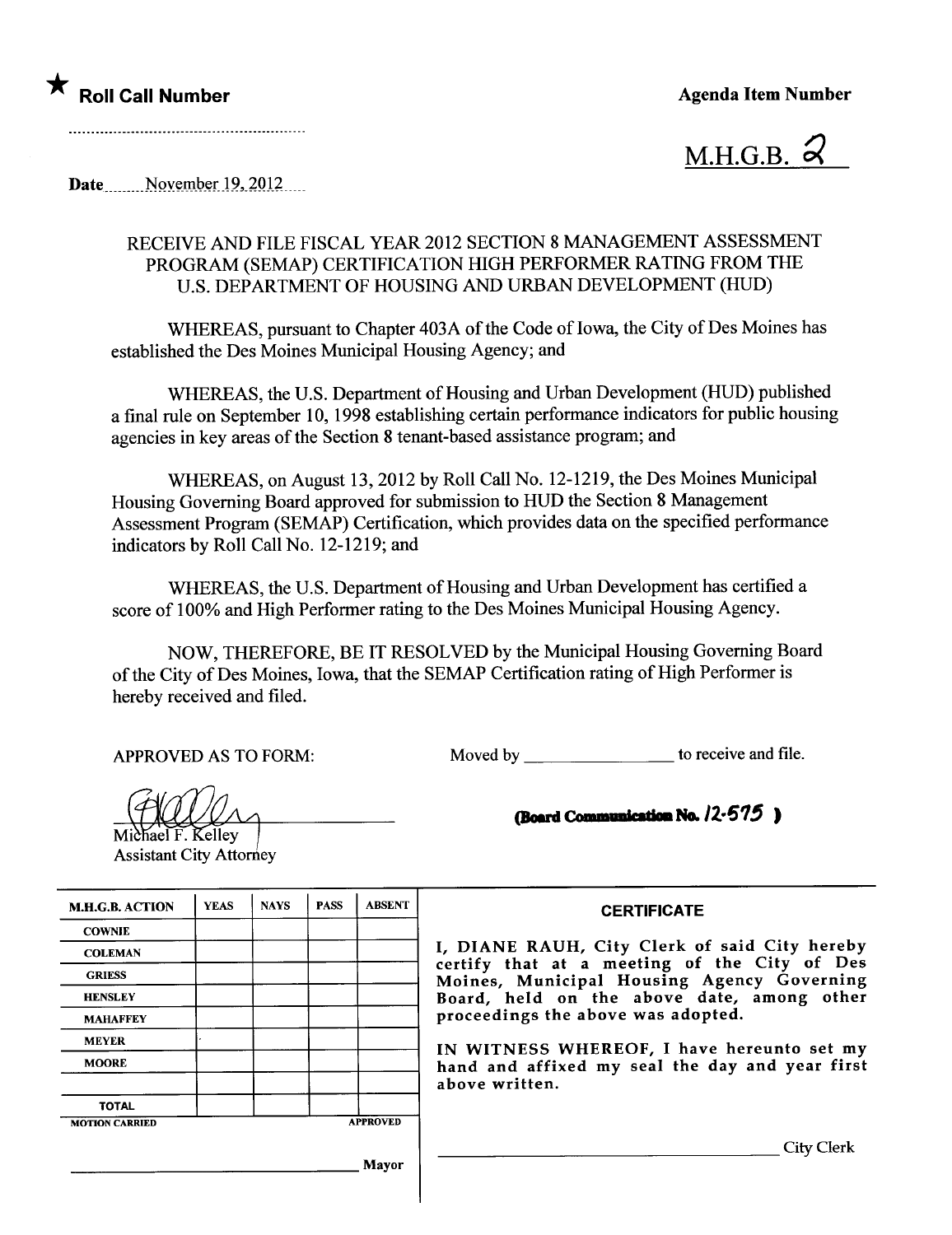

## U.S. DEPARTMENT OF HOUSING AND URBAN DEVELOPMENT

**KANSAS/MISSOURI STATE OFFICE** Gateway Tower II, Room 200 400 State Avenue Kansas City, KS 66101-2406 HUD Home Page: www.hud.gov

October 23, 2012

Douglas Romig **Executive Director** Housing Authority of the City of Des Moines 100 E. Euclid - #101 Des Moines, IA 50313-4534

 $\mathcal{R}+$  $2\frac{1}{2}$ 

ļ

Dear Mr. Romig:

Thank you for completing your Section 8 Management Assessment Program (SEMAP) certification for the Housing Authority of the City of Des Moines. We appreciate your time and attention to the SEMAP assessment process. SEMAP enables the Department of Housing and Urban Development to better manage the Section 8 tenant-based program by identifying public housing authorities' capabilities and deficiencies related to the administration of the Section 8 Program. As a result, the Department of Housing and Urban Development will be able to provide more effective program assistance to housing authorities.

The Housing Authority's final SEMAP score for the Fiscal Year Ended June 30, 2012, is 100 percent. The following are your scores on each indicator:

| Indicator# | Indicator                               | <b>Points</b> |
|------------|-----------------------------------------|---------------|
|            | Selection from Waiting List             | 15            |
| 2          | Reasonable Rent                         | 20            |
| 3          | Determination of Adjusted Income        | 20            |
| 4          | Utility Allowance Schedule              | 5             |
| 5          | <b>HQS Quality Control</b>              | 5             |
| 6          | <b>HQS</b> Enforcement                  | 10            |
|            | <b>Expanding Housing Opportunities</b>  | 5             |
| Χ          | Payment Standards                       | - 5           |
| 9          | Timely Annual Reexaminations            | 10            |
| IO)        | <b>Correct Tenant Rent Calculations</b> | 5             |
| Ħ          | Pre-Contract HQS Inspections            |               |
| 12         | Annual HQS Inspections                  | 10            |
| 13         | Lease-Up                                | 20            |
| 14         | Family Self-Sufficiency                 | <b>NA</b>     |
| 15         | Deconcentration Bonus                   |               |
|            | <b>TOTAL SCORE</b>                      | 100%          |

Your overall performance rating is High.